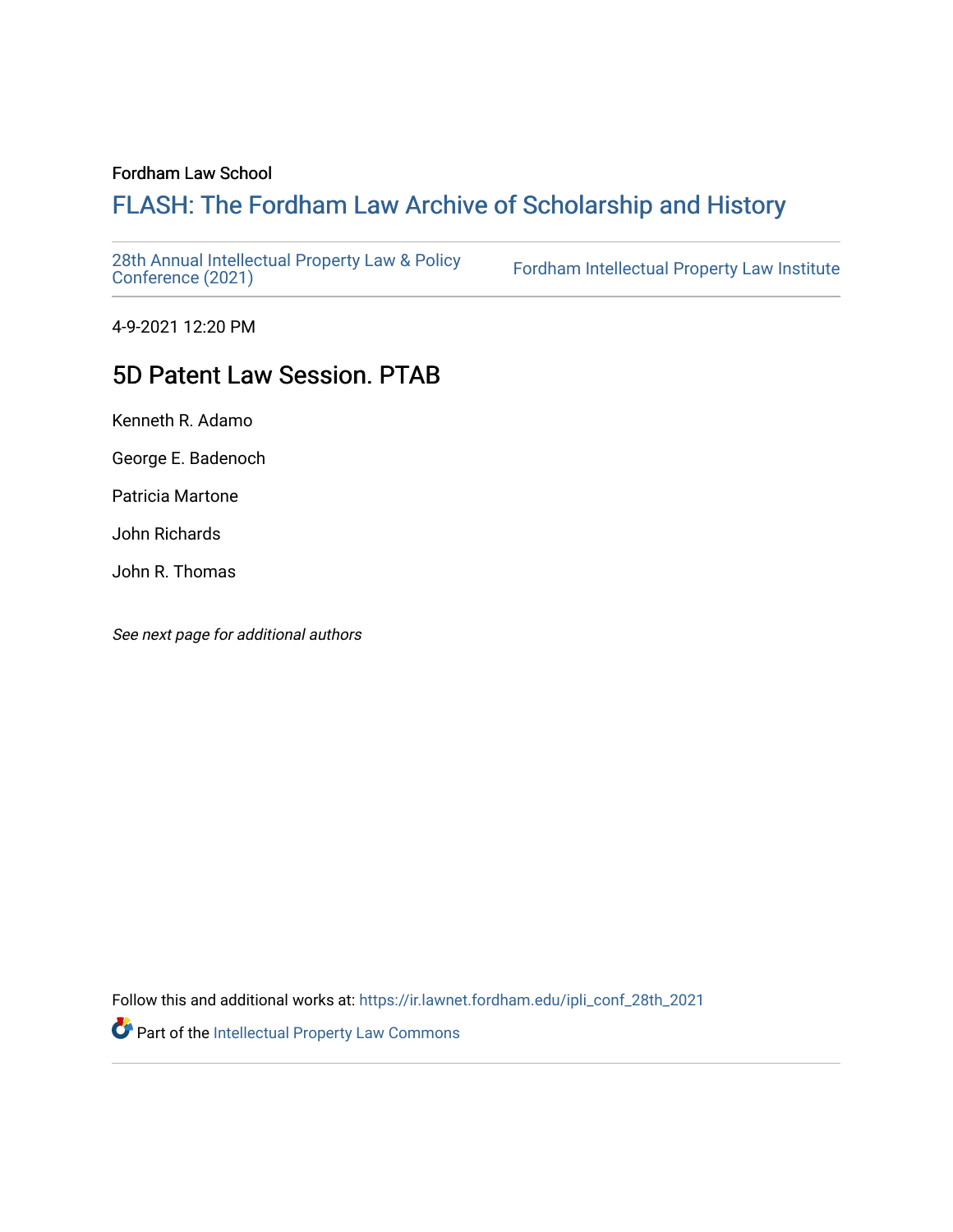## Authors

Kenneth R. Adamo, George E. Badenoch, Patricia Martone, John Richards, John R. Thomas, and Brian Scarpelli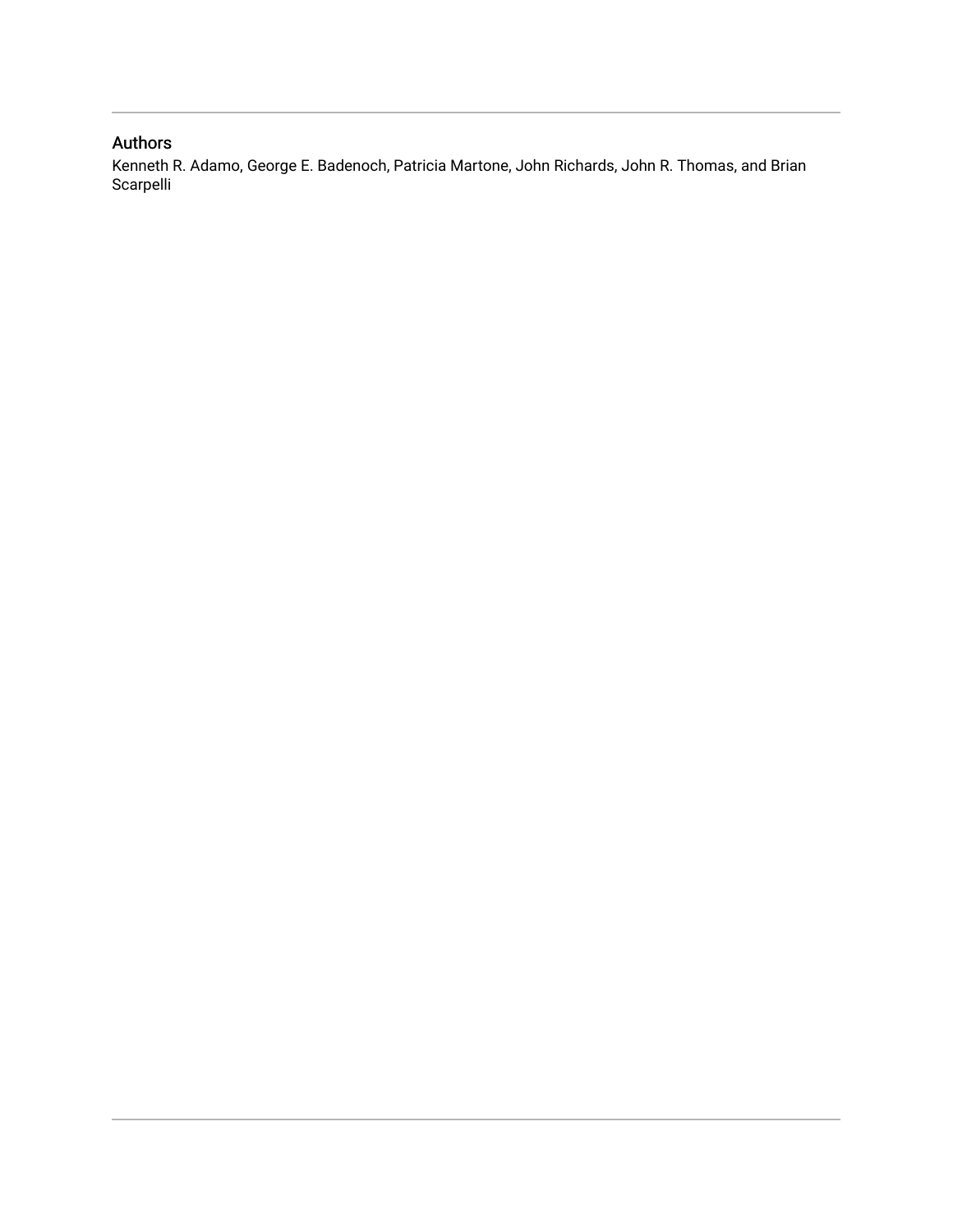## **Emily C. & John E. Hansen Intellectual Property Institute**

## **TWENTY-EIGHTH ANNUAL CONFERENCE INTERNATIONAL INTELLECTUAL PROPERTY LAW & POLICY**

*Friday, April 9, 2021 – 12:20 p.m.*

## **SESSION 5: PATENT LAW** *5D. PTAB*

*Moderator:* **Kenneth R. Adamo** *Law Office of KRAdamo, Chicago*

*Speakers***:**

**George E. Badenoch** *Hunton Andrews Kurth LLP, New York Discretionary Denial of Inter Partes Review*

**Patricia Martone**

*NYU Law Engelberg Center on Innovation Law & Policy, New York Has the AIA Finally Hit the Wall in the Arthrex Cases?*

#### **John Richards**

*Ladas & Parry LLP, New York Standing Requirement for Losing Challengers in PTAB Proceedings to Appeal to the Federal Circuit*

> *Panelists***: John R. Thomas** *Georgetown University Law Center, Washington, D.C.*

> > **Brian Scarpelli**

*ACT | The App Association, Washington, D.C.*

\* \* \*

KEN ADAMO: Good afternoon, everybody. It's an absolutely gorgeous day here in New York City. I congratulate everyone who's lasted until the end of the morning. But we saved good stuff for last. We're going to talk about various subjects relating to the Patent Trial Appeal Board post-grant proceedings before the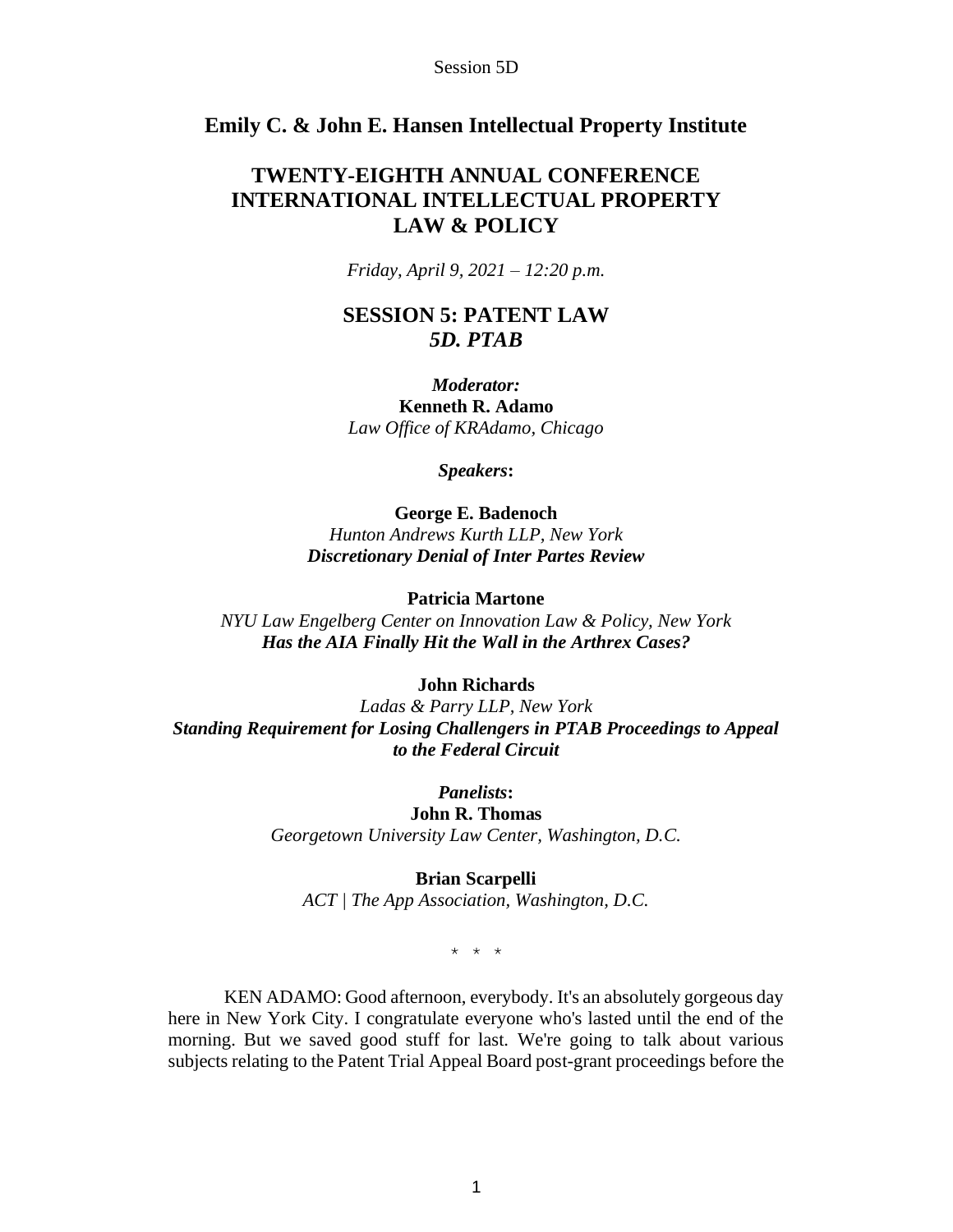USPTO.<sup>1</sup> I'm Ken Adamo. I am now a ghost in the machine. I have my own office in Chicago. I was formerly in Big Law for 37 of my 45-year career. I was a Jones Day partner and then a Kirkland & Ellis partner.

I'm joined by people who, interestingly, I've known almost as long as I've been practicing. George Badenoch, who is now with Hunton Andrews Kurth here in New York, Patricia Martone, who has recently become a member of the NYU Law Engelberg Center on Innovation Law and Policy, also in New York, and John Richards at Ladas & Parry, also in New York. But we also have Professor John Thomas from Georgetown University Law Center in Washington, D.C., and Brian Scarpelli from ACT | The App Association, also located in Washington, D.C. So it's an entirely East Coast crew, mainly New Yorkers, but we've got a couple of people from Washington to join in. We're going to talk about three very, very important  $PTAB<sup>2</sup>$  issues this afternoon.

George Badenoch is going to address discretionary denial of *inter partes* reviews, Patricia Martone is going to talk about *Arthrex*, <sup>3</sup> which of course, we're all waiting on the Supreme Court's decision. I'm not sure that after *Google-Oracle*, 4 anyone would be terribly surprised by what the Supreme Court will do, but we'll see. And John Richards is going to discuss the very esoteric, but exceedingly important issue of the standing requirement if you lose in the PTAB—what do you need to get to the Federal Circuit?

Professor Thomas and Brian Scarpelli will comment as the mood and the moment strikes.

George, you're up first. You have the floor.

GEORGE BADENOCH: Well, thank you, Ken, and thank you Fordham team. Hello, everyone. I would like to discuss the impact of two fundamental differences between challenging a patent in court and challenging the validity of a patent in administrative proceedings before the Patent Office. First, to get into court, you need to have standing. You can't just be a citizen who doesn't like patents or doesn't like a particular patent or doesn't like a patent owner or something, you have to have a justiciable interest. That is not true for  $IPR<sup>5</sup>$  proceedings before the PTAB.

Unlike for court proceedings and many other types of administrative proceedings, there is no standing requirement to file a petition for *inter partes* review of a patent. Statute is clear on this point. Anyone not the patent owner can file a petition for IPR of a patent. The second big difference is that, once you're in court, assuming you have the standing to be there, you're entitled to your day in court. Again, that is not true for IPR proceedings. A petitioner for IPR has no right to be heard on the merits. The PTAB can, in its discretion, deny a petition for almost

<sup>&</sup>lt;sup>1</sup> United States Patent and Trademark Office.

<sup>2</sup> Patent Trial Appeal Board.

<sup>3</sup> Arthrex, Inc. v. Smith & Nephew, Inc., 941 F.3d 1320 (Fed. Cir. 2019), *cert. granted sub nom.* U.S. v. Arthrex, Inc., 141 S. Ct. 549 (2020), and *cert. granted*, 141 S. Ct. 551 (2020), and *cert. granted*, 141 S. Ct. 551 (2020), and *vacated and remanded sub nom.* U.S. v. Arthrex, Inc., 19-1434, 2021 WL 2519433 (U.S. June 21, 2021).

<sup>4</sup> Google LLC v. Oracle America, Inc., 593 U.S. \_\_ (2021).

<sup>5</sup> *Inter partes* review.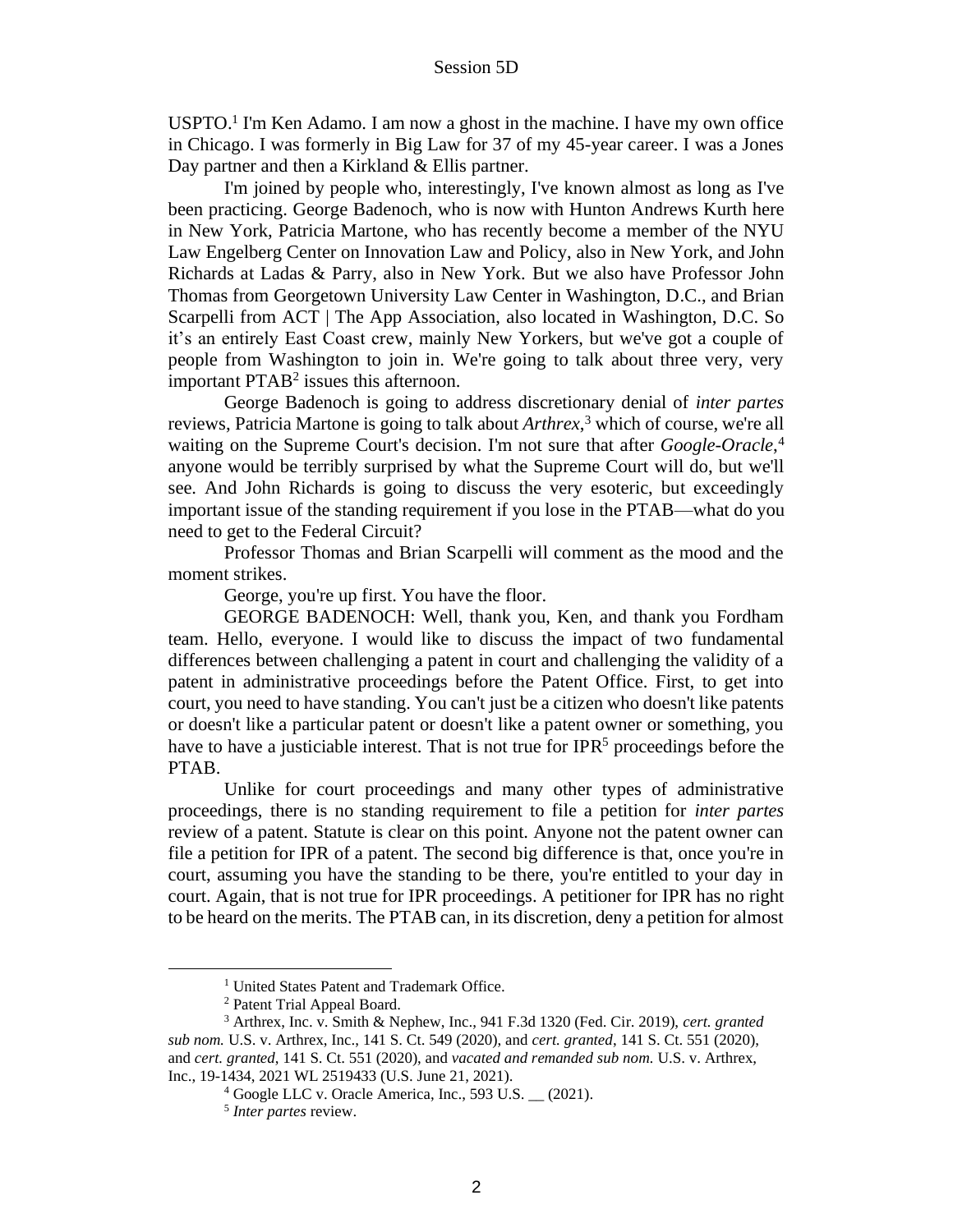any reason, including reasons unrelated to the merits of the petition, and including reasons that the petitioner has no control over whatsoever.

In case you think that this discretionary denial is unreasonable in a specific case, you can't do anything about it, because the one thing that is clear under the law now is that these decisions on discretionary institution are not appealable.

Now, these differences, I submit, have real consequences. First, from the standpoint of the patent owner, the lack of a standing requirement increases the threat that the patent owner will be confronted with the need to defend against multiple attacks against the same patent. That includes, incidentally, attacks by what I'll call "IPR filing companies" that have a business model which normally allows them to attack patents on behalf of a whole industry without binding the companies that collectively hire them to do that. I say "normally" because it's not always true. The lack of a standing requirement is qualified a little bit by the requirements that the petition must name, besides itself, all real parties in interest and by the fact that the one-year requirement that you file a petition within a year of a complaint being served on you applies to all real parties in interest as well, and by the fact that all real parties in interest will be bound by the result.

The problem here is that there are conflicting decisions on what constitutes a real party in interest. There are some cases that take a very broad view, like the  $AIT-RPX$  case,<sup>6</sup> where the focus is on whether a party that has some relationship with petitioner, whether or not it will simply benefit if the patent is invalidated. The court in the *RPX* case said that determining whether a non-party is a real party in interest demands a flexible approach that takes into account both equitable and practical considerations, with an eye toward determining whether the non-party is a clear beneficiary that has a pre-existing relationship and so on. Other cases have taken a very narrow view, which emphasizes whether or not the would-be real party in interest actually wrote or funds or controls the IPR, cases like the *Global Equity Management* case.<sup>7</sup>

Basically, in that case, it was admitted that Amazon, which the patentee was trying to get declared a real party in interest, was controlling proceedings in the district court. It indemnified the party in the district court, and yet, there was no evidence that it actually wrote or controlled the IPR petition. The Board there found that Amazon was not a real party in interest. It's not easy to reconcile these cases. I should add that the language that is on the slide, that the Federal Circuit quoted that language from the Board's decision in describing the case. The Federal Circuit didn't actually decide that point because the issue was not appealable.

From the standpoint of the IPR petitioner now, which is the patent defendant in the court case and the petitioner for IPR, discretionary denial creates problems and uncertainty for petitioners. This is particularly true in cases where a patent is asserted against multiple defendants. The Board has issued public or published guidelines, I should say, so that its exercise of discretionary denial does not look completely arbitrary. In the *General Plastic<sup>8</sup>* case a few years ago, they listed seven

<sup>6</sup> Applications in Internet Time, LLC v. RPX Corp., 897 F.3d 1336 (Fed. Cir. 2018).

<sup>7</sup> Glob. Eq. Mgt. (SA) Ltd. v. eBay Inc., 798 Fed. Appx. 616 (Fed. Cir. 2020).

<sup>8</sup> General Plastic Industrial Co., Ltd. v. Canon Kabushiki Kaisha, IPR2016-01357, Paper 19 (P.T.A.B. Sept. 6, 2017).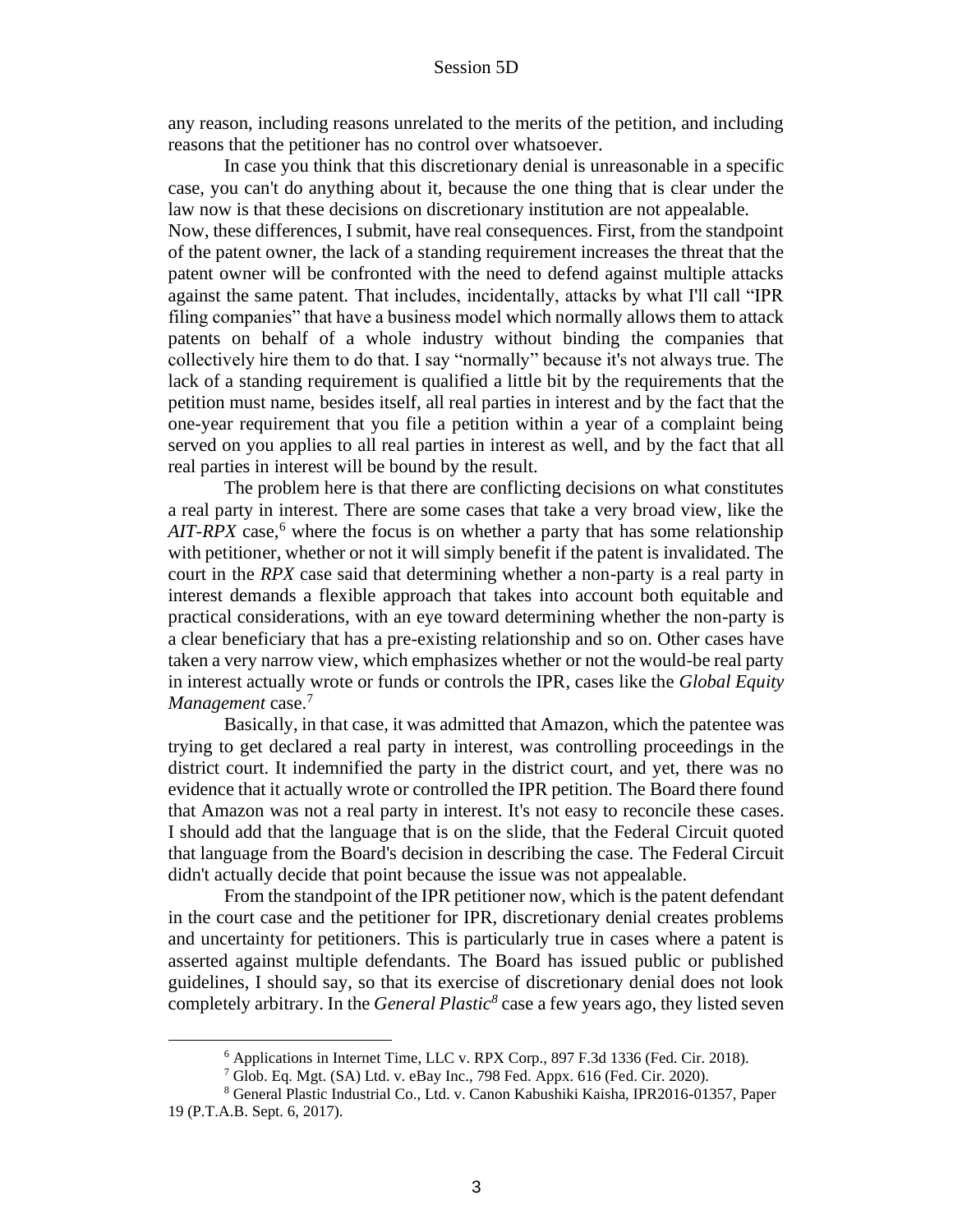factors for weighing whether or not to consider a second petition against the same patent which included some new arguments or new prior art to reply to whatever was missing in a first petition that got rejected.

I won't go through all these factors, but it's clear that the Board thought that it was unfair for the petitioner to be able to use what the patent owner said before, or what the Board said before, as a roadmap to correct what was missing. Which is interesting because it seems like the Board is not so concerned about whether the patent is ultimately valid or invalid here. It's more concerned with cutting off the debate after one round.

More recently, in the *Apple v. Fintiv* case,<sup>9</sup> the PTAB published a list of six factors that they would use to decide whether to consider a petition when there were parallel proceedings going on in court. They include whether or not the district court proceeding was stayed or likely to be stayed, the proximity of the trial date to the IPR deadline, how much was invested in the proceedings in court, the overlap of issues, and so on.

The telling point here is that it doesn't matter, or it's not a requirement, that the petitioner be a party in the parallel proceeding they're looking at. In fact, in the recent *Mylan v. Janssen* case,<sup>10</sup> that was not the case. Mylan brought a petition in plenty of time after being sued, within some months, and the Board refused to consider it on discretionary grounds, not because of anything Mylan did, but because there was another case that the plaintiff Janssen had brought against Teva, and that case was about to go to trial. The Board rejected the petition on discretionary grounds.

You have a situation where the petitioner, for reasons that have nothing to do with the merits of the petition, and which are totally outside the control of the petitioner, cannot get his petition heard. The problem, as I said before, is even more compounded in cases where a patent is asserted against multiple defendants, because what happens when the Board considers these factors as a practical matter is that there's a tendency that the first petition will set the stage. Where the best arguments and new prior art are not presented until a second petition, that is going to be inefficient and that is something that the Board is less likely to entertain.

When it comes to joinder, they also don't like it if you're going to complicate the proceedings with additional or complicating arguments. What happens is that the first petition tends to set the framework for the IPR review. The problem here, I'll submit, and that this remains equally true whether or not the first petition has the best prior art or the best arguments, or whether or not it's the petition from the person with the most at stake.

I guess what I'll submit in closing with the time here is that if your goal was to try to figure out which prior art and arguments you want to select to make sure you have the best, most meaningful review of the patent validity issues, that probably selecting whoever files first is not the best way to do that. In fact, it may be the worst way to do that, since everybody is going to rush to file first.

<sup>9</sup> Apple, Inc. v. Fintiv, Inc., IPR2020-00019, Paper 11 (P.T.A.B. March 20, 2020). <sup>10</sup> Mylan Labs. Ltd. v. Janssen Pharmaceutical, N.V., No. IPR2020-00440, 2020 WL 5580472 (P.T.A.B. Sept. 16, 2020).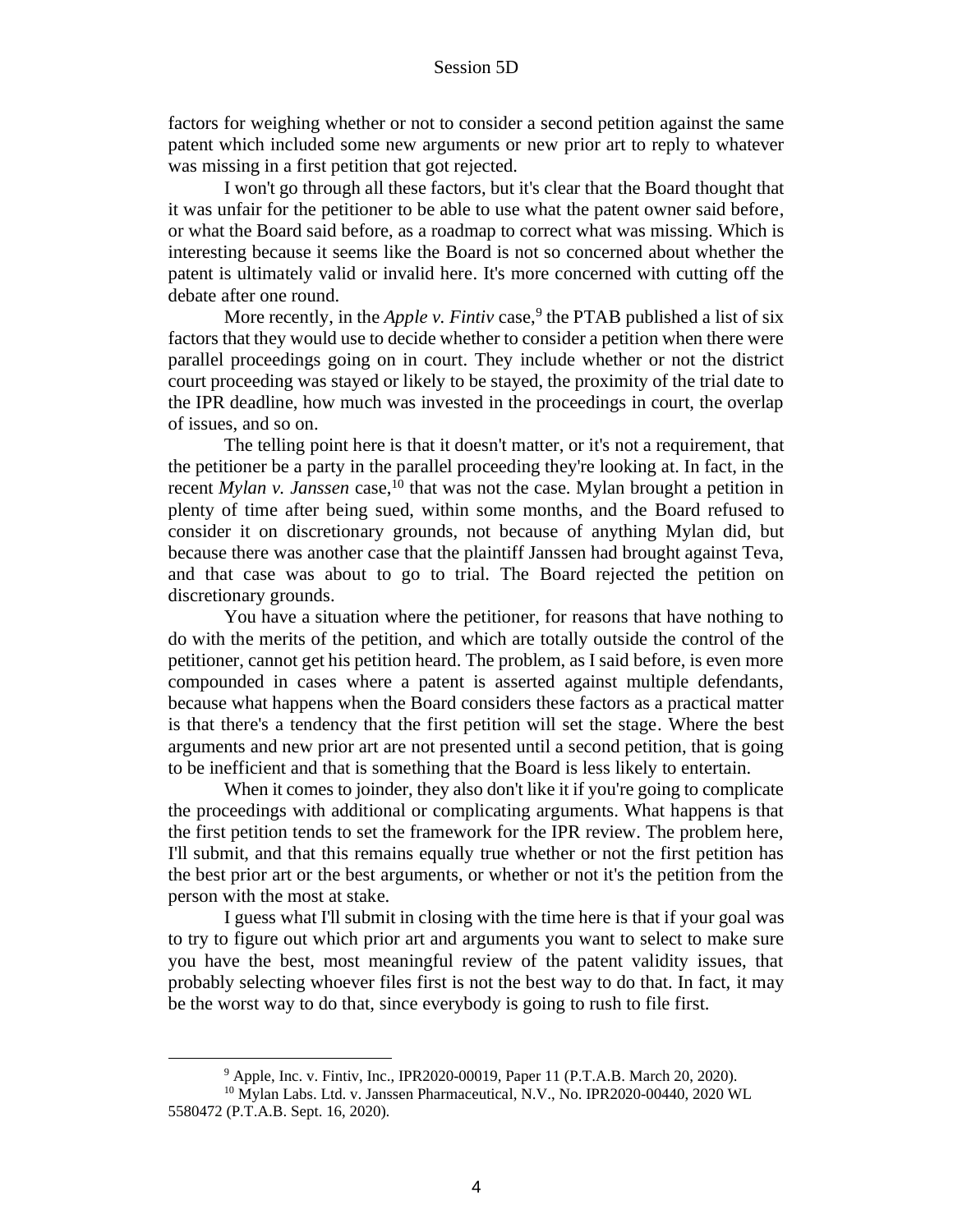I'm going to leave it at that. I'm not proposing any answers here. The Fordham management of the conference asked us to provoke discussion, so we don't want to present anything where the answers are so easy as to be unworthy of discussion.

KEN ADAMO: George, a couple of quick follow-ons, and then I'm going to turn to Professor Thomas who I think is champing at the bit to raise this issue and discuss it with us. If I'm recalling it correctly, there have been a number of lawsuits filed—I believe Cisco and others may be involved—to try to attack this offensive approach to get the PTAB told that they've got to not do things like walk away from institution of an IPR simply because a third party is going to trial.<sup>11</sup> Am I recalling that correctly? If I am, do you remember what the status of those suits are at the moment?

GEORGE BADENOCH: You are definitely recalling it correctly, and I did not check very recently as to what the status was. I didn't understand that we were close to a decision in any of those cases. But yes, there are definitely suits filed on this.

JOHN RICHARDS: Could I just jump in on that one? I think they had oral argument about two weeks ago in California.

KEN ADAMO: Am I remembering it correctly, John, it's eight or nine really substantial users of the post-grant proceeding practice that are the plaintiffs of the case? Very good. George, in view of the fact that the IPRs were put in play at the same time  $CBMRs<sup>12</sup>$  were put in play, and CBMRs did require—they've now sunsetted, of course, but CBMRs did require an accusation of infringement. It's sort of hard to say that lack of standard standing was inadvertent on Congress's part, is it?

GEORGE BADENOCH: I think that's correct. I don't mean to suggest it was inadvertent. I think what was inadvertent is I'm not sure that Congress understood what the consequence would turn out to be if you had no standing requirement. I'm referring here to where you had people that were filing IPRs for reasons of stock manipulation, and to this whole new business model of companies like RPX and Unified Patent. It's a surprising result. In a sense, I really don't think it's fair. There's nothing wrong with Unified Patent and RPX competing with us law firms about handling IPRs, but it's not quite right for them to say, "Look, we'll file an IPR on your behalf, and if we win, you win. Don't worry if we screw up, you're not going to be bound." I don't know that that consequence was appreciated when Congress did it this way.

KEN ADAMO: The third quick point, and the only reason I'm raising this is because I've had this happen in Eastern Texas, of course, of all places. The concept of asking for a stay based on an IPR these days, one that's been instituted where a third-party file of the petition is not new news. Arguably, you can have a stay granted on that basis. If you get it granted on that basis, you are not involved

<sup>11</sup> *See* Jan Wolfe, *Apple, Google Team Up to Sue Patent Office over 'Invalid' Policy Change*, Reuters (Aug. 31, 2020 at 7:13 p.m.), available at https://www.reuters.com/article/ippatent-cisco/apple-google-team-up-to-sue-patent-office-over-invalid-policy-changeidUSL1N2FX2DF.

<sup>&</sup>lt;sup>12</sup> Covered Business Method Reviews.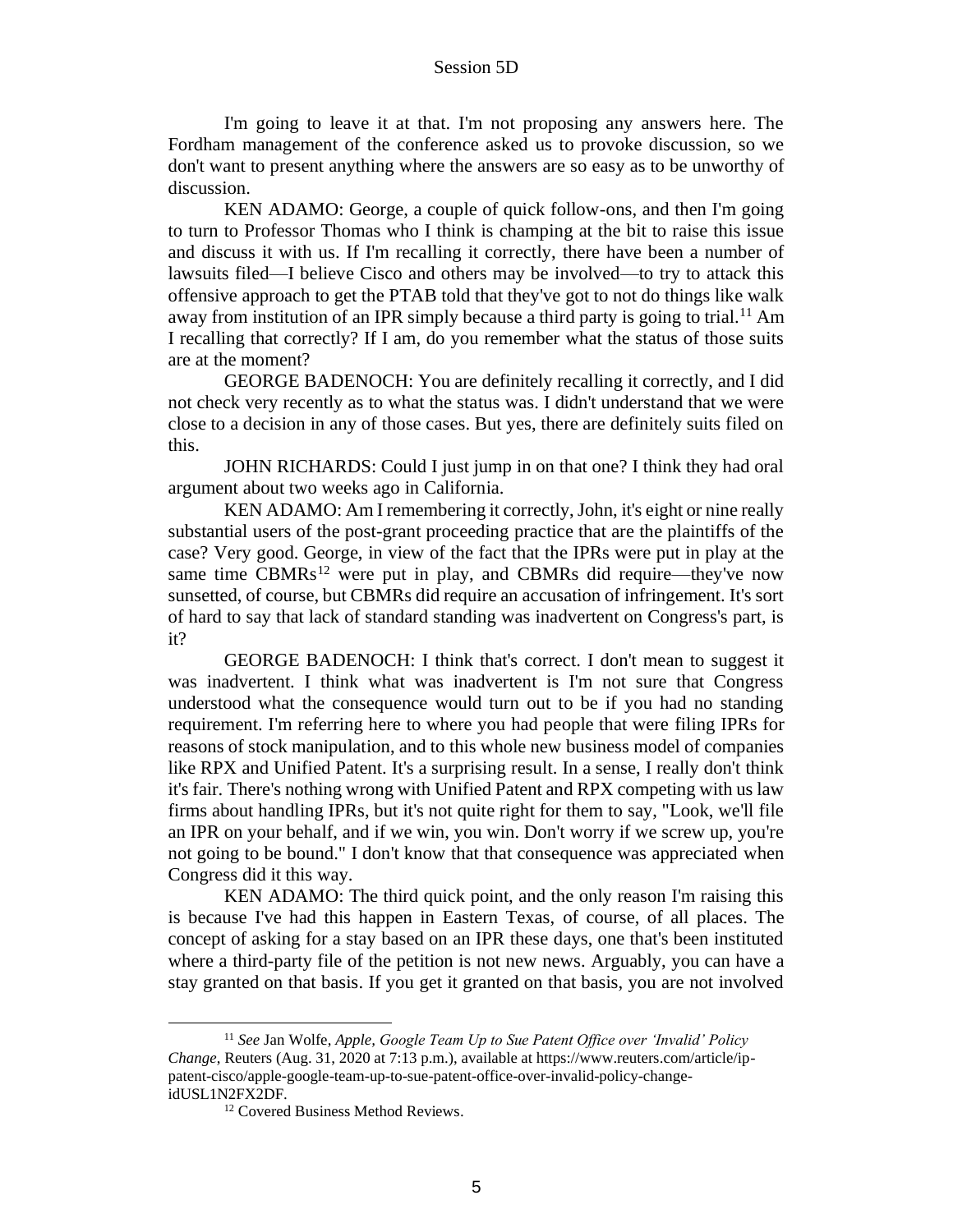in the IPR, you're not looking at estoppel risk. It seems that one of these variations on a theme here, again, they're not inadvertent. It's just the statute being used the way Congress wrote it, right?

GEORGE BADENOCH: Well, I agree. I'm just thinking that, for some of the reasons I would set forth, this is a problem on both sides of the issue.

KEN ADAMO: Professor Thomas, you're up. What's your reaction to all of this?

JOHN THOMAS: My reaction is much the same as you two gentlemen. I don't know if it's fools think alike or great minds running the same channel. It's one or the other. I want to say I had my second vaccine dose this morning, so I'm a little more cranky than usual, if that can be done. I blame it on that. I'd also like briefly to acknowledge if it hasn't been done already this morning, that we've lost a giant, in Professor Gerhard Shrecker who was the Director of the Max Planck Institute while I was a Mitarbeiter there. Although we didn't always see eye to eye, without his intervention, I would not have the opportunity to study at Max Planck, and I'm very grateful for that. He was a fine scholar and he'll be remembered through his scholarship.

I agree with all the points that the two of you have collectively raised. CBM, the transitional business method proceedings that have just recently sunsetted, could not be brought absent parallel litigation. I think it's tough to say that Congress did not intend parallel administrative and litigation proceedings. Section 315, *via* the Patent Act, says you have to bring an IPR within one year of being served a complaint, full stop.<sup>13</sup> There's nothing more about this. I'm disturbed by *Valve<sup>14</sup>* and the other cases that George identified. There aren't too many rights that you can't enforce just because somebody else did it first.

The access to quality-control function of patents at the PTAB I think is critical. This trend leads to forum-shopping and has developed a rocket docket. For example, the Western District of Texas promises a ruling before the Final Written Decision of the PTAB, so the PTAB says, "We're not going to go there." It also leads to piecemeal litigation. The PTAB has encountered dramatically reduced workload on its appeal side. In 2012, the PTAB made an inventory of 26,000 pending appeals. That is down to 7,000 today. I believe the PTAB ought to use its increased free time to actually address the important patent quality issues that are presented to it, rather than turn them away on dubious grounds. Thank you, Ken.

KEN ADAMO: Now those numbers, Professor, the 27,000 down to about 7,000, that's in large measure because the additional administrative patent judges have really been whacking at backlog of *ex parte* appeals, not PTAB stuff, right?

JOHN THOMAS: Well, the reasons are complex, I think, and I'll just say them very briefly and bluntly. With the introduction to the RCE<sup>15</sup> and changes to the account system under the Kappos regime,<sup>16</sup> there was more emphasis placed on

<sup>13</sup> 35 U.S. Code § 315.

<sup>14</sup> *Valve Corp. v. Electronic Scripting Products, Inc*., IPR2019-00064, Paper 10 (May 1, 2019).

<sup>&</sup>lt;sup>15</sup> Request for Continued Examination.

<sup>16</sup> David J. Kappos, former Director of the United States Patent and Trademark Office (2009-13).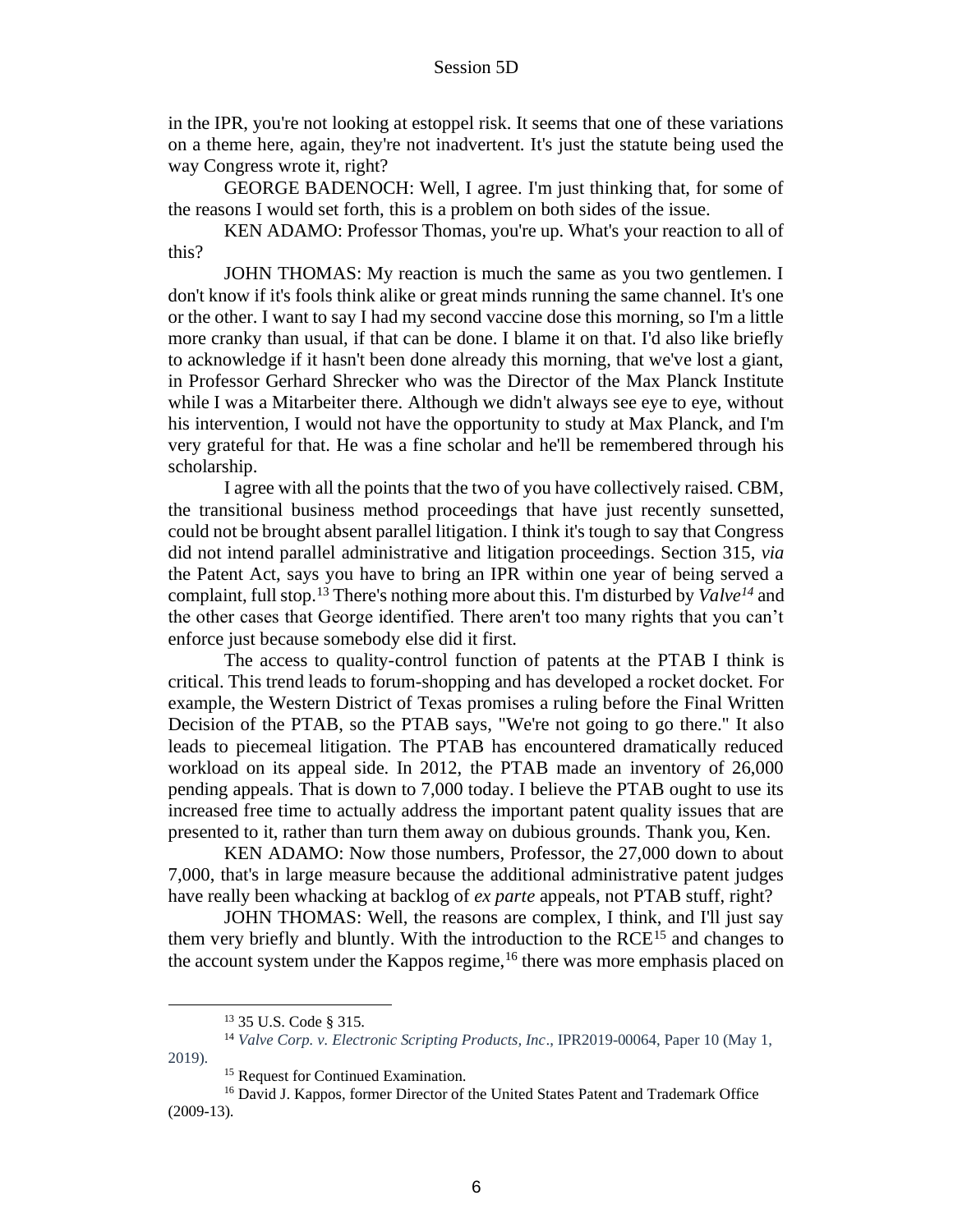the front end of examination rather than on RCEs. Examiners are increasingly less willing to do more work once they've done the initial work. The agency even had an RCE processing fire sale, where the examiners got more credit to process RCEs.

I also find that, increasingly, examiners are reluctant to write Examiners' Answers when a Notice for Appeal is filed. At this point, it seems if you file a Notice of Appeal, that's a gut check to the examiner, and rather than write an answer, there's often a phone call to the petitioner. It used to be that applicants didn't like the PTAB, now examiners don't like the PTAB either. To me, that's quite an existential threat to the PTAB. At any event, as far as it goes in this end, I do think there's a capacity to cover the IPRs that are right now being turned away.

KEN ADAMO: Your use of the term "existential threat" sort gets me now to our next speaker. Brian Scarpelli, I'm not trying to keep you from getting into this. If at any particular point you want to jump in, other than waiting for Patricia because her stuff is exceedingly interesting as well. You can jump in, but otherwise, Pat, you're on.

BRIAN SCARPELLI: Sure.

PATRICIA MARTONE: Okay, thank you very much. Hello to everyone. I'm pleased today to have the opportunity to speak about the *Arthrex* case<sup>17</sup> which is now before our Supreme Court, involving a constitutional challenge to the appointment of administrative law judges who decide IPR proceedings. These people are called PTAB judges. The question I posed in this discussion is, "Has the America Invents Act finally hit the wall in the *Arthrex* case?" This is a constitutional challenge, as I said. There have been many court challenges, including constitutional ones, but this, to me, is the most serious threat.

The answer I'm going to give is, "Maybe, but not for the reasons briefed before the Supreme Court, and with an uncertain impact." Just briefly, let me explain the Appointments Clause of the U.S. Constitution.<sup>18</sup> The Constitution provides for two types of officers in the executive section of our government. These are principal officers and inferior officers. Principal officers are nominated by the President with the "Advice and Consent of the Senate." Inferior officers may be appointed by the President, by a Court or by heads of administrative departments. The decisions of inferior officers must be subject to agency review.

The way in which PTAB judges are appointed is consistent with the definition of inferior officer. However, those same judges issue final decisions not reviewable within the Patent and Trademark Office. Arthrex claimed that this was a violation of the Appointments Clause, because PTAB judges had the authority of principal officers but were not appointed by the President and confirmed by the Senate. The Federal Circuit reviewed the role of PTAB judges using criteria established in Supreme Court precedent, The Federal Circuit decided that, in fact, PTAB judges fulfilled the role of principal officers and therefore that their appointment was unconstitutional.

<sup>17</sup> Arthrex, Inc. v. Smith & Nephew, Inc., 941 F.3d 1320 (Fed. Cir. 2019), *cert. granted sub nom.* U.S. v. Arthrex, Inc., 141 S. Ct. 549 (2020), and *cert. granted*, 141 S. Ct. 551 (2020), and *cert. granted*, 141 S. Ct. 551 (2020), and *vacated and remanded sub nom.* U.S. v. Arthrex, Inc., 19-1434, 2021 WL 2519433 (U.S. June 21, 2021).

<sup>18</sup> U.S. Const. art. II, § 2, cl. 2.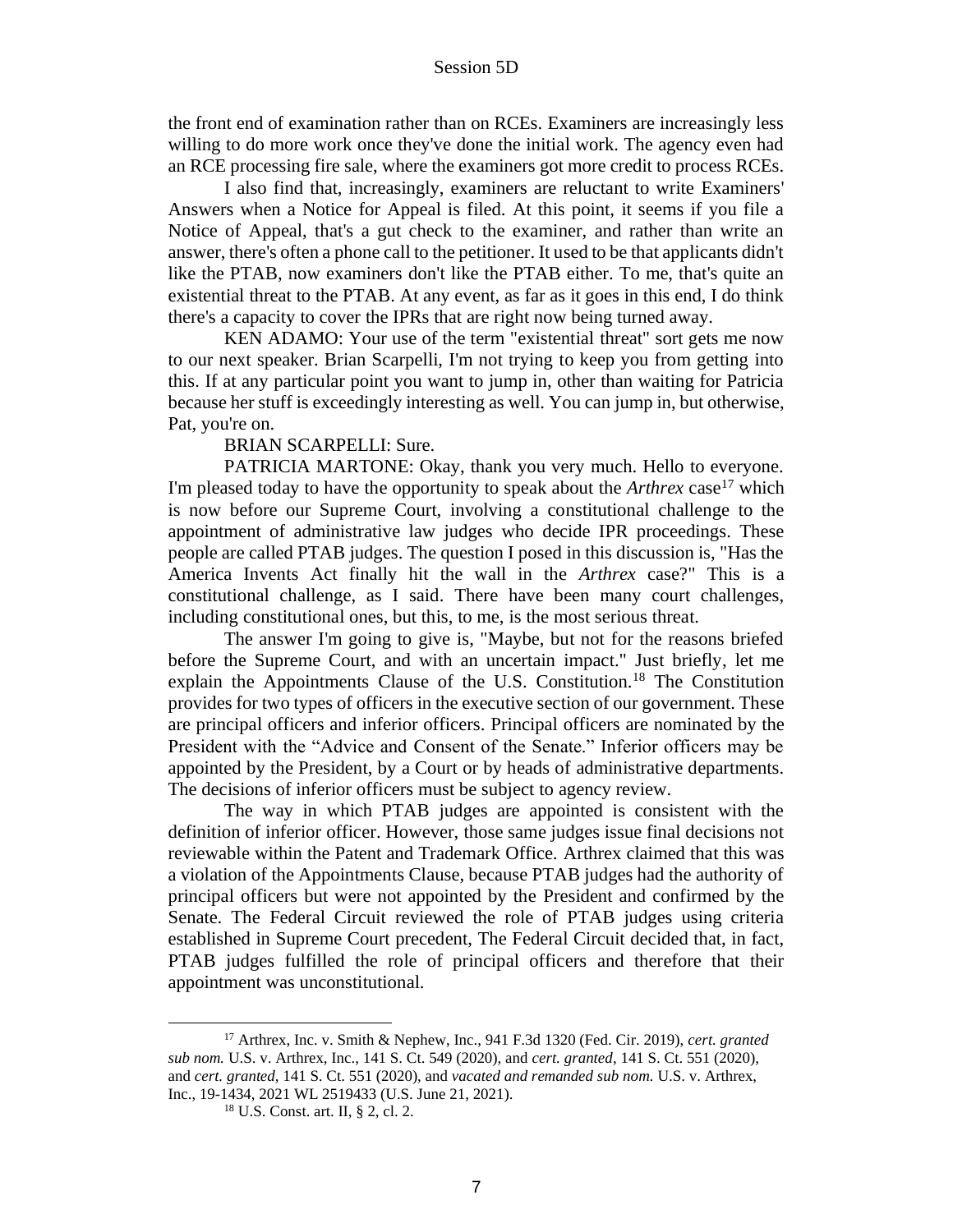The Federal Circuit attempted to rectify this problem using the doctrine of severability. This doctrine permits a court under certain circumstances to sever an unconstitutional part of a statute to preserve the rest of the statute. I'll come back to their solution in a moment, but the main issue before the Supreme Court is really whether PTAB judges are principal officers or inferior officers. At the oral argument<sup>19</sup>, the thing that the Supreme Court leapt on immediately was that there was no agency review of PTAB decisions. The transcript shows questions from the Justices about the lack of internal review, particularly Justices Kavanaugh and Kagan, my favorite being Justice Kagan saying, "It's really a strange bird, why is that?"

The appointment and role of PTAB justices is a strange bird because there is apparently no other agency, where so-called inferior officers make final decisions. Of course, that is exactly what Congress wanted to do. They wanted PTAB judges to have the same decision-making authority as district court judges but be appointed like inferior officers. I think the Supreme Court is seeing the issues in this case purely as an administrative law matter.

I would say that the court is leaning towards holding part of the AIA statute unconstitutional but wants to find a fix using the doctrine of severability, in order to get rid of the unconstitutional part and preserve the rest of the statute. I would say that the Supreme Court ignored what the Federal Circuit did, which was to seek to convert PTAB judges to inferior officers by removing their tenure protections.

The Supreme Court focused on the part of the AIA statute that states, "Only the Patent Trial and Appeal Board may grant rehearings."<sup>20</sup> Whether just removing that language would solve the problem of rehearings within the Patent Office is uncertain. Eliminating the sentence does not provide for a full internal review process. What might that process look like? I would expect the Court to describe the parameters of such a process in its opinion.

*Arthrex* counsel stated that the Director of the USPTO need only have the opportunity to review a decision. and could delegate decision-making responsibility to others. Relying on the Administrative Procedure Act is another approach. The AIA gave the director broad rule-making authority, but it's unclear to me if it extends to providing rules for an internal review process, because that's exactly what Congress didn't want.

This may fall back into Congress' lap at which point anything can happen.

Another issue is which IPR proceedings are going to be affected by any ruling of unconstitutionality. Of course, the *Arthrex* IPR is already decided. Arthrex will not get the same relief as parties to undecided IPR's will. Relief encompassing all IPRs ever decided is not likely. Then there are all of these IPR decisions vacated by the Federal Circuit on *Arthrex* grounds. These issues weren't even referenced during this argument.

I see a roadblock here. It's really what is found in the statutory time limits for IPR's. The problem is that a final determination must issue in a year. I don't see how this change is going to fit within the statutory framework. I don't see how the

<sup>19</sup> Available at

https://www.supremecourt.gov/oral\_arguments/argument\_transcripts/2020/19-1434\_o759.pdf.

 $20$  Leahy-Smith America Invents Act, Pub. L. No. 112-29, 125 Stat. 284 (2011).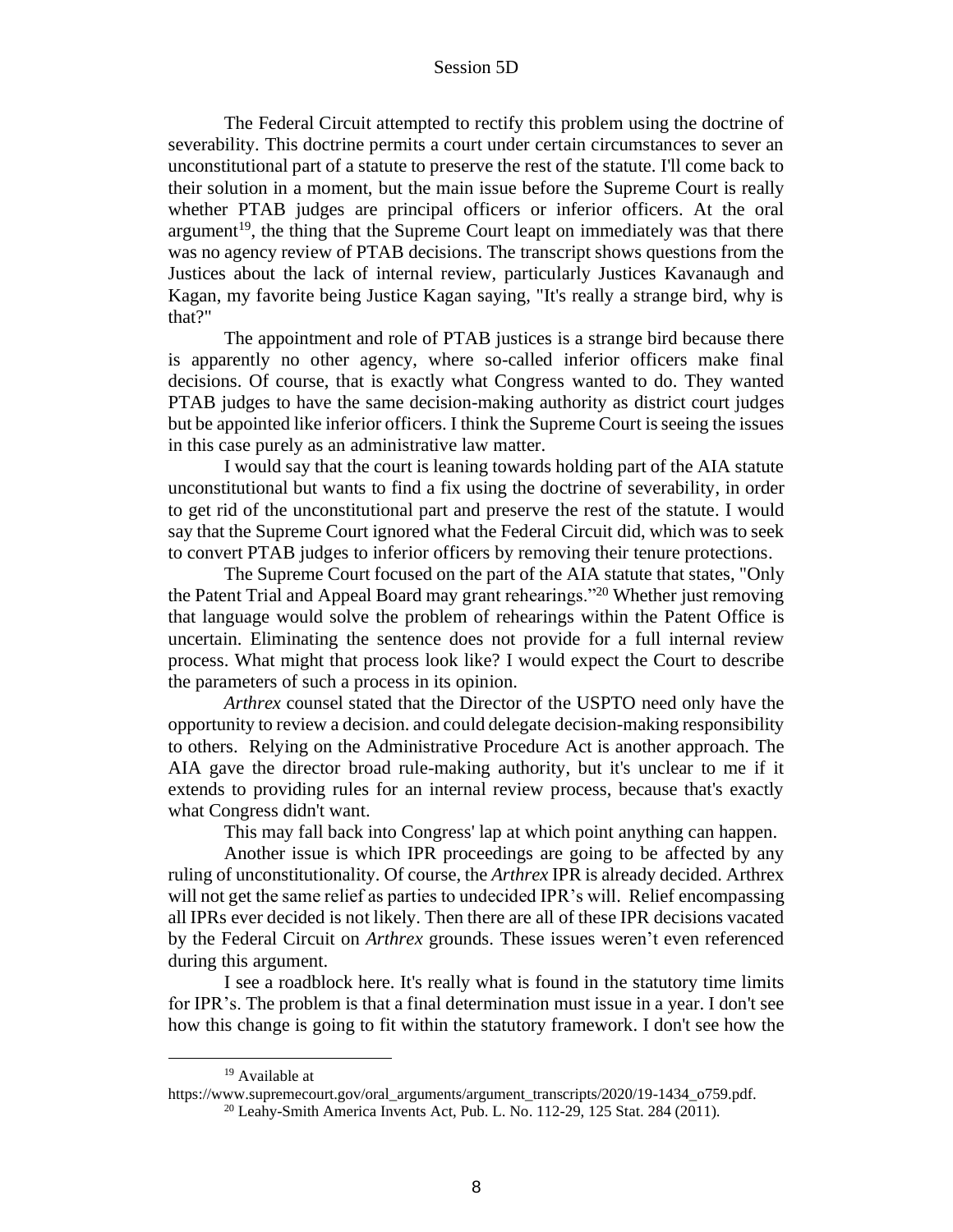USPTO can accomplish this without straining their resources. I know people are concerned about discretionary denial of IPR's. An internal review process will force the USPTO into being more efficient and more selective. If the Supreme Court issues a decision which requires Congress to fix the statute, then anything can happen.

KEN ADAMO: Pat, you timed out. Would you just finish if there are any points in the remaining slides that you want to touch on? Why don't you take another minute to go ahead and do that? Then I've got two quick points that I want to make with you if that's okay. According to *LAW360* yesterday, that backlog that *Arthrex* is causing at the PTAB right now, it's over a hundred cases.<sup>21</sup> Is that accurate to your knowledge|?

PATRICIA MARTONE: Yes, I agree. While some IPR's have been resolved by settlement, I think they remain in the high 90s. That's the number of cases that are there.

KEN ADAMO: To me, I suppose the most interesting point that I'd like us to talk about is, okay, the Supremes have got to do something. Now, obviously, they have a wide range of things they could do. They could just dump this back to the Federal Circuit. They could say whatever the hell they wanted to say about what was wrong with the original effects, base it on the AIA or whatever they want to base it on and send it back to the Federal Circuit, it's possible.

PATRICIA MARTONE: It's possible, but I think that you have at least four justices here including the three newest justices, plus Chief Justice Roberts who are really concerned about the lack of an internal appeal process. I think they're going to want to make a ruling focused on proper administrative procedure.

KEN ADAMO: Well, an interesting possibility. If it goes back to the circuit, let's say that the justices can't figure out or don't want to be bothered a la *Alice<sup>22</sup>* and  $101<sup>23</sup>$  it's just too much down in the weeds for them. They want to tell the circuit what's wrong with what it did, they didn't give them another shot? Something very interesting is going to happen if they do that. As I recall, it is much more rote than *Arthrex*. Am I remembering that correctly?

PATRICIA MARTONE: Yes. Right.

KEN ADAMO: As of about six weeks from now, Chief Judge Prost will no longer be chief judge if I'm following the timetable correctly and I assume everybody on this session understands that the next chief judge will be Judge Moore. It'd be very interesting to see if the Supreme Court's paying any attention to this change-over. There's a lot of different views in Washington about what the Supreme Court thinks about the Federal Circuit. It'd be interesting if they do remand it and Judge Moore, now being the chief judge, gets to take another shot at it. I don't know that anybody's paying much attention to that point, that we're about to have a change over as to who is the chief. It might be interesting.

<sup>21</sup> *A Breakdown of the PTAB Backlog Arthrex Caused*, LAW360 (April 7, 2021 at 6:41 p.m.), available at https://www.law360.com/articles/1368752/a-breakdown-of-the-ptab-backlogarthrex-caused.

 $22$  Alice Corp. v. CLS Bank International, 573 U.S. 208 (2014).

<sup>23</sup> 35 U.S. Code § 101.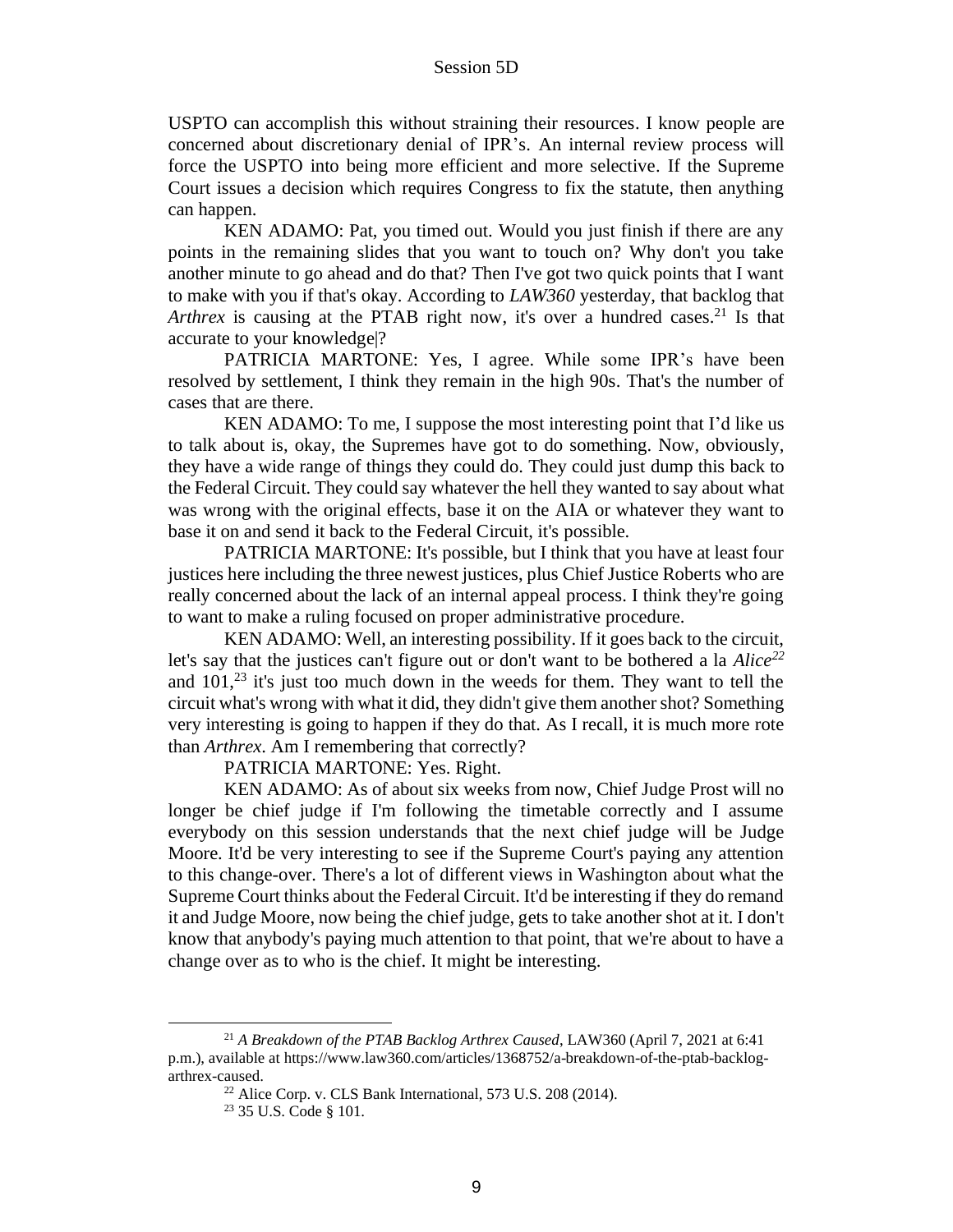PATRICIA MARTONE: Part of the problem here is that much of the issues that I've raised were never briefed. Nobody briefed what an internal review process would look like. There was little briefing on the issue of severability. The briefing of the parties and the amici were all focused on whether PTAB judges were principal or inferior officers. No party or amici addressed the problem of fitting a review process into the statutory 12-month decision deadline, which I think is going to be very difficult.

KEN ADAMO: All right, but I guess back on the timetable at this point because I do want to talk about standing, but here's my proposal in about the 24 minutes that we have left. Professor Thomas, I'm going to come back to you about *Arthrex* after Mr. Richards does his presentation and then, Mr. Scarpelli, you've been exceedingly patient. If you'd like to jump into this at some point after I give Professor Thomas a chance on *Arthrex*, fine, and from there on out, we'll just have at it with each other. There are no pending questions. Our time is ours to do what we will with it. John, talk about standing, which is really interesting.

JOHN RICHARDS: Thank you, sir. 35 USC § 319 says that a part who is dissatisfied with the final written decision of the Patent Trial and Appeal Board in *inter partes* review may appeal the decision to the Court of Appeals for the Federal Circuit. Similar statutory language applies to post grant review. So, why doesn't everybody have the right to appeal?

Article III of the Constitution basically says that a court's role is to decide cases and controversies. That then sets up the question of who would win. Is there a case or controversy just because somebody has lost an *inter partes* review or a post-grant review before the PTAB? Many years ago, the Supreme Court addressed the question of who has standing to challenge the validity of the patent in a declaratory judgment action in *MedImmune v. Genentech*. 24

The Court basically said there that the Federal Circuit, which at that point had said that you had to have been sued before you could—or been threatened to have been sued—before you could challenge, was not right. The test was broader and allowed people who were in dispute over patent validity where a patent license was involved to have standing to challenge the validity of a patent. The Federal Circuit recently in *General Electric vs. Raytheon<sup>25</sup>* summarized the situation as it saw it as the law at this point now.

The appellant must meet "the irreducible constitutional minimum of standing." That "irreducible constitutional minimum" requires the appellant to "have (1) suffered an injury in fact, (2) that is fairly traceable to the challenged conduct of the [appellee], and (3) that is likely to be redressed by a favorable judicial decision. Where Congress has accorded a procedural right to a litigant, such as the right to appeal an administrative decision" some requirements of standing but not the requirement of injury in fact—may be relaxed. In support, the court cited

<sup>24</sup> MedImmune, Inc. v. Genentech, Inc., 549 U.S. 118 (2007).

<sup>25</sup> General Electric Company v. Raytheon Technologies Corporation, 983 F.3d 1334 (Fed. Cir. 2020).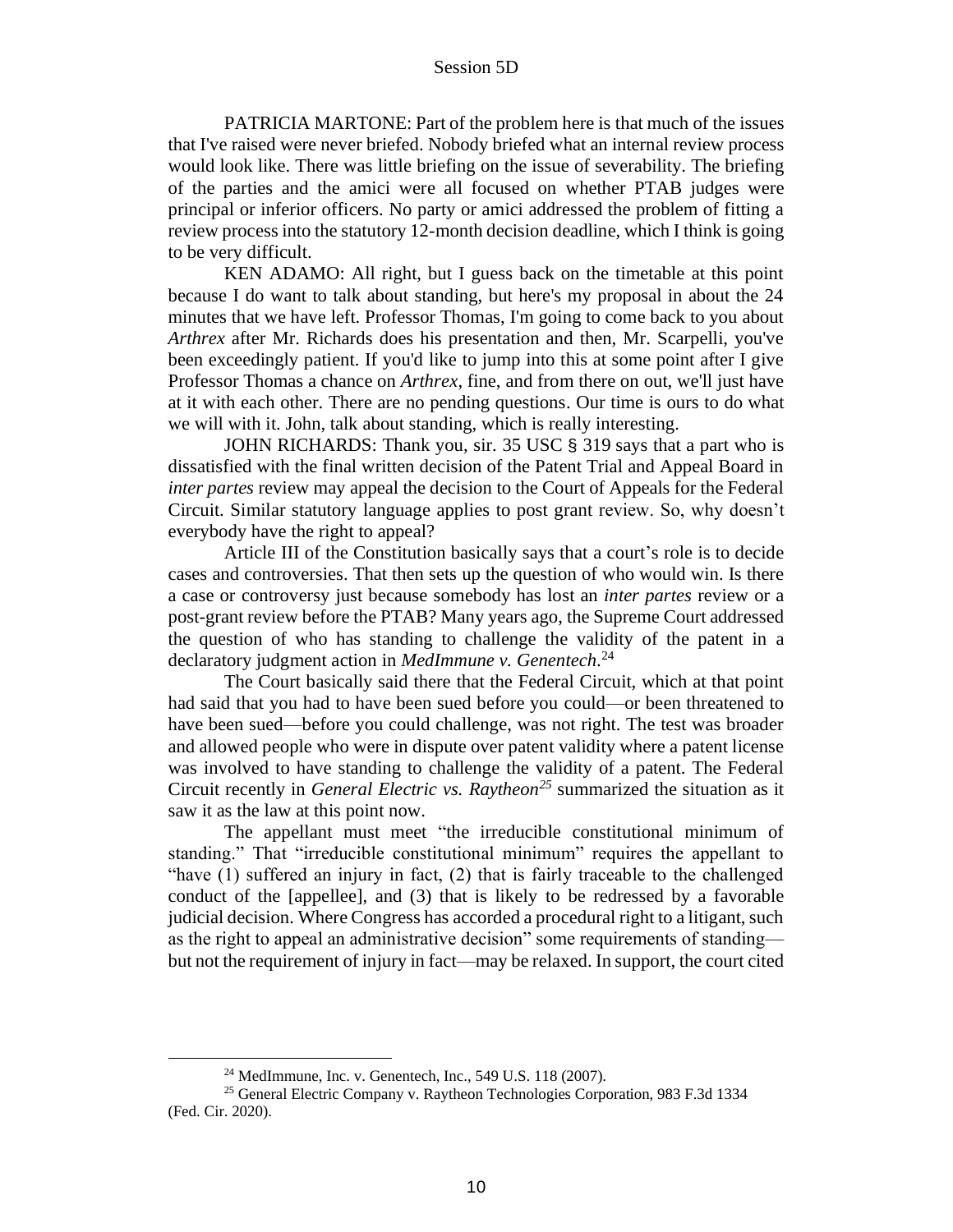the *Consumer Watchdog* case,<sup>26</sup> which was a case on Patent Office re-examination some years ago.

What does "injury in fact" mean? The case law of the Federal Circuit (again, remember, we are dealing only with Final Written Decisions—there is no appeal against decisions on institution of a review) held in the *AVX* case<sup>27</sup> that was mentioned in the paper I submitted, that simply because a decision may have a general effect on competition, loss of a challenge to the validity of a patent does not give you the right to appeal.

The risk that you will be estopped in later proceedings, from raising anything which you raised or could have raised in IPR or  $PGR<sup>28</sup>$  does not give you the right of appeal. This, I think, is an important issue, because in deciding whether to go ahead with an IPR proceeding or a PGR proceeding, you've got to bear in mind that those issues which you could have raised in those proceedings cannot subsequently be raised if you are sued for infringement.

Now, in many cases, as we've heard earlier, the IPR or the PGR follows you having been sued, but that's not always the case. These situations have been held to be ones where an appeal against the final decision that the patent is not invalid, or the claims in question are not invalid, do not work. Where has the Federal Circuit come down and said that you do in fact have standing to appeal?

The first case where this was done was the *DuPont* case.<sup>29</sup> Where DuPont gave evidence of what it was intending to do, pointing out what it was intending to do would infringe the patent in question. The Federal Circuit said, "Yes, okay, under those circumstances, we recognize that you will suffer an injury in fact if this patent is upheld wrongly." There was a similar situation in the *Altera* case, <sup>30</sup> where the challenger was seeking to terminate a license agreement, somewhat similar to the *MedImmune<sup>31</sup>* situation on declaratory judgments. There, the Federal Circuit says, "Yes, that's okay."

A situation where your royalty payments might be affected by the decision, even though it was only some of the patents involved in the agreement, was presented in the *Samsung* case.<sup>32</sup> Again, you got standing to appeal. On the other hand, where there is a portfolio license, which was the case, which came down on Monday in the *Apple v. Qualcomm* case.<sup>33</sup> The Federal Circuit says, "No, you've got 100,000 patents in this license. We do not see where your challenge to the validity of some of these is going to affect you in a significant way. Therefore, you do not have standing to appeal."

<sup>26</sup> Consumer Watchdog v. Wis. Alumni Research Found., 753 F.3d 1258 (Fed. Cir. 2014).

<sup>27</sup> AVX Corp. v. Presidio Components, Inc., 923 F.3d 1357 (Fed. Cir. 2019).

<sup>28</sup> Post-grant review.

<sup>&</sup>lt;sup>29</sup> E.I. DuPont de Nemours & Co. v. Synvina C.V., 904 F.3d 996 (Fed. Cir. 2018).

<sup>30</sup> Altera Corp. v. PACT XPP Techs., AG, 14-CV-02868-JD, 2015 WL 4999952 (N.D. Cal. 2015).

 $31$  MedImmune, Inc. v. Genentech, Inc., 549 U.S. 118 (2007).

<sup>32</sup> Ericsson Inc. v. Samsung Elecs. Co., Ltd., 2:20-CV-00380-JRG, 2021 WL 89980 (E.D. Tex. Jan. 11, 2021).

<sup>33</sup> Apple Inc. v. Qualcomm Inc., 992 F.3d 1378 (Fed. Cir. 2021).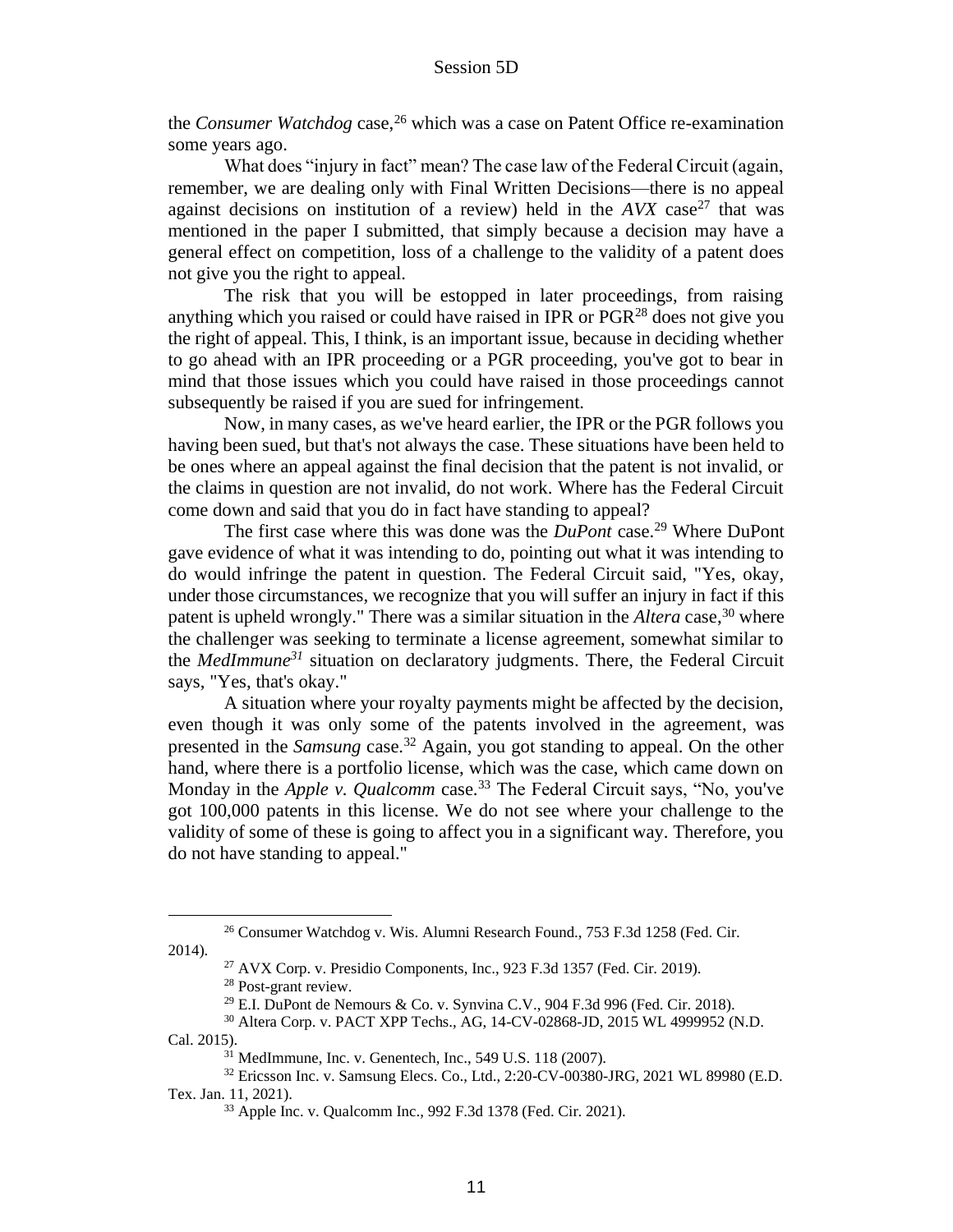Another situation in which the Federal Circuit held that there was standing to appeal, was where a patent was stated in the Orange Book to be covering a drug, which the challenger was contemplating bringing on to market. Again, that was found to be sufficient standing to appeal. In *Nike v. Adidas*, <sup>34</sup> because the patent owner was going around suing other people on the patents in question, the Federal Circuit found that the challenger had sufficient cause to expect an injury from the patent being upheld. That was given sufficient basis to give standing for appeal.

The problem arises as to how much information you have to give as to what your intentions are in order to establish that you're going to likely suffer a real injury from the patent being upheld. The several cases which have addressed this are *General Electric v. Raytheon*, <sup>35</sup> the only case which I cited from. General Electric had challenged our patents previously, and then we found that it did not have standing to sue on jet engines previously, which was found not to have standing to sue, because it had not shown sufficient relationship between the patent and anything that it specifically said it intended to do in the future. Therefore, it had not been able to show that it was going to suffer an injury in fact.

General Electric learned from this in the second case and gave more detail of the reasons why it thought that jet engines it was developing might fall within the scope of the patent claim. It has been hypothesized that in the course of doing that, General Electric, in fact, revealed that Airbus was contemplating a new narrow-bodied plane because of the information which General Electric had brought forward in order to satisfy the standing requirement.

In the case on Monday, *Apple vs. Qualcomm*, <sup>36</sup> it is where there were, as I said, 100,000 patents in the license agreement, they said that we're entitled to challenge validity because of what was held in *Qualcomm* in the declaratory judgment situation. General Electric says, "No, there's 100,000 patents here, we're not just going to be told that our holding two patents causes you any real injury." It went on to argue that there were specific patents in question that were ones that they might infringe, but they brought forward very sketchy evidence as to why they might infringe.

The Federal Circuit says, "No, you haven't told us enough as to why you feel that you're going to suffer a real injury, and therefore not enough." Finally, in that case, the Federal Circuit reiterated what it said previously, that simply being afraid that you might suffer estoppel as a result of issues being decided against you in the PTAB and having to appeal against it, that's not enough to show that you are suffering a real injury in fact to give you a standing to appeal.

We have a rather dangerous situation in my view at the moment on any attempt to this appeal because if the PTAB holds that something is not valid and you cannot change that in subsequent district court proceedings and you cannot appeal that decision of the PTAB, I think you're probably going to need to think twice about whether you want to bring dodgy cases before the PTAB in the first place.

<sup>34</sup> Nike, Inc. v. Adidas AG, 955 F.3d 45 (Fed. Cir. 2020).

<sup>35</sup> Raytheon Techs. Corp. v. Gen. Electric Co., 993 F.3d 1374 (Fed. Cir. 2021).

<sup>36</sup> Apple Inc. v. Qualcomm Inc., 992 F.3d 1378 (Fed. Cir. 2021).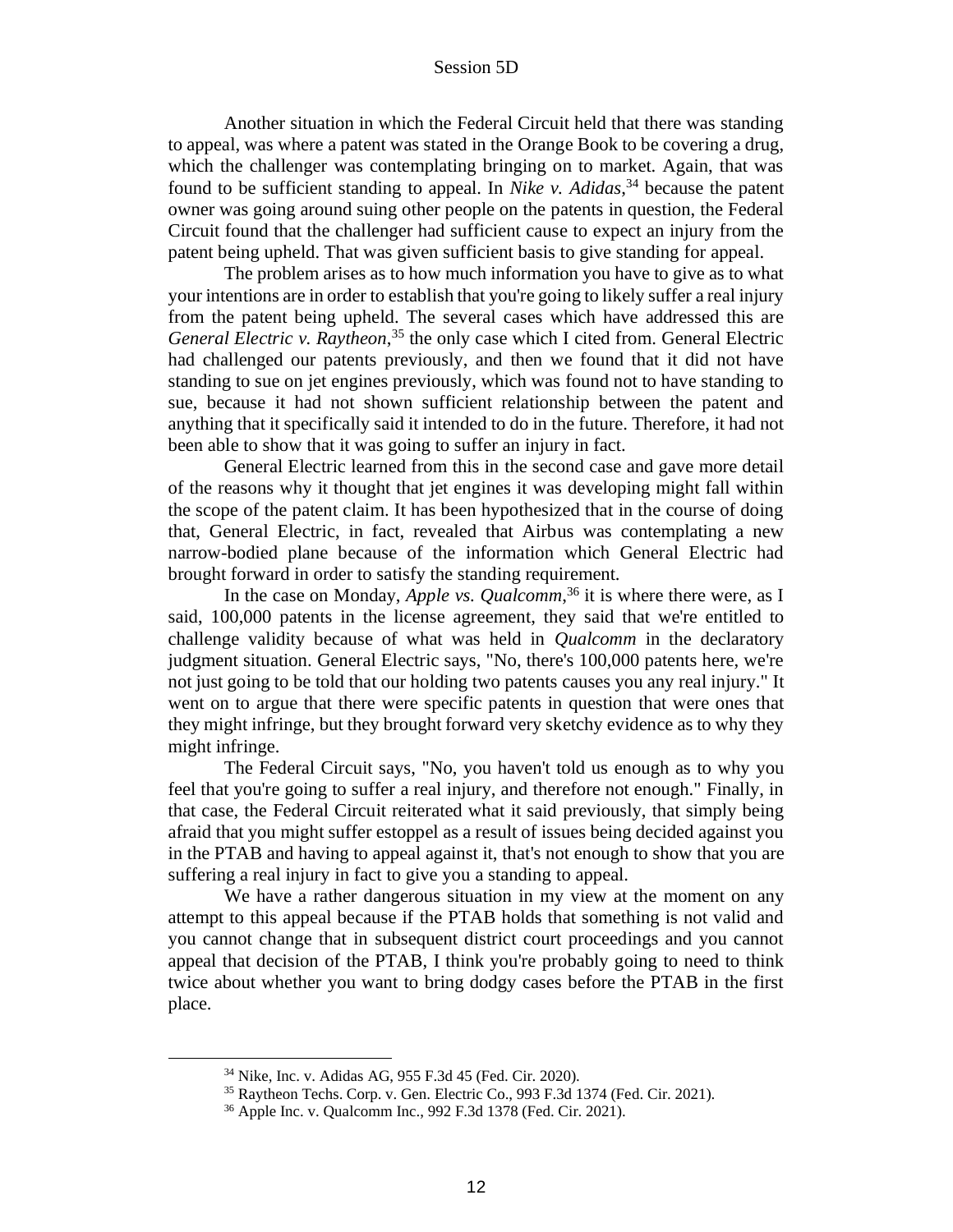KEN ADAMO: I think we've got three, after listening to presentations so far and our discussion is we've got three really difficult risky situations with the PTAB at this point. Mr. Scarpelli, you've been exceedingly patient with me so far. What have you got to say about what we've been discussing?

BRIAN SCARPELLI: Well, thanks, Ken, and I appreciate being able to be here. I think very great information and great perspectives and problem statements, *et cetera*, have been shared so far. Just to give folks a brief idea because, and this is on me, I failed to submit a bio for myself that's included in the program, I'm Brian Scarpelli. I'm a lawyer with a not-for-profit trade association that works on a wide range of issues, including patent policy generally and PTAB issues, on behalf of small business technology development firms and software developers. That's just informing my experience.

Running across all three of these themes, and I'd love to hear anyone's reaction to any of what I'm about to say, too. When we're talking about the PTAB , a great deal of good has been done by it. I think that, by and large, it is adhering to, I think as a couple of people have talked about already, Congress's intent. It's saved an estimated \$2.3 billion in unnecessary litigation over the years. That's immensely beneficial to small businesses that simply cannot afford to spend years and a minimum of hundreds of thousands of dollars in a federal court.

I know we're talking about a lot of problems here with the PTAB, but I think overall the process has actually been quite beneficial to the small business community and is in alignment with the AIA. We're one of many amici supporting, for example, the Federal Circuit's interpretation<sup>37</sup> in the *Arthrex* case, and we're hopeful that that comes out in upholding the PTAB.

As far as issues and concerns that I would raise, and again, I think that these run across all three of the areas—over the last few years, without question, to me, the PTO has taken a series of actions that are hobbling the IPR process and its effectiveness. For example, the PTO has implemented some changes to the rules of practice for instituting a review on challenge claims in an IPR, in a post-grant review. It has eliminated the presumption in favor of the petitioner for a genuine issue of material fact created by testimonial evidence submitted with a patent owner's preliminary response when deciding whether to institute that IPR or postgrant review.

Probably more concerning is something we've been talking about here, and this is just what we're hearing from the field about the practical impact: the rapidly growing string of discretionary denials in which the PTO is, in my view, ignoring the statutory deadline and allowing an IPR to be brought within one year. The PTO has substituted its own policy preference and directed the discretionary denial of timely filed IPR petitions if a district court dockets an early trial date. Recent reports are showing that discretionary denials under  $314(a)<sup>38</sup>$  have grown exponentially over the past three years. They don't seem to be based on the merits of the petitions. We're seeing denials of meritorious and timely filed IPR petitions.

I think that towards some recommendations, I would not even dare to predict the Supreme Court outcome because if I bet five bucks on a baseball game,

<sup>37</sup> Arthrex, Inc. v. Smith & Nephew, Inc., 941 F.3d 1320 (Fed. Cir. 2019).

<sup>38</sup> 35 U.S. Code § 314(a).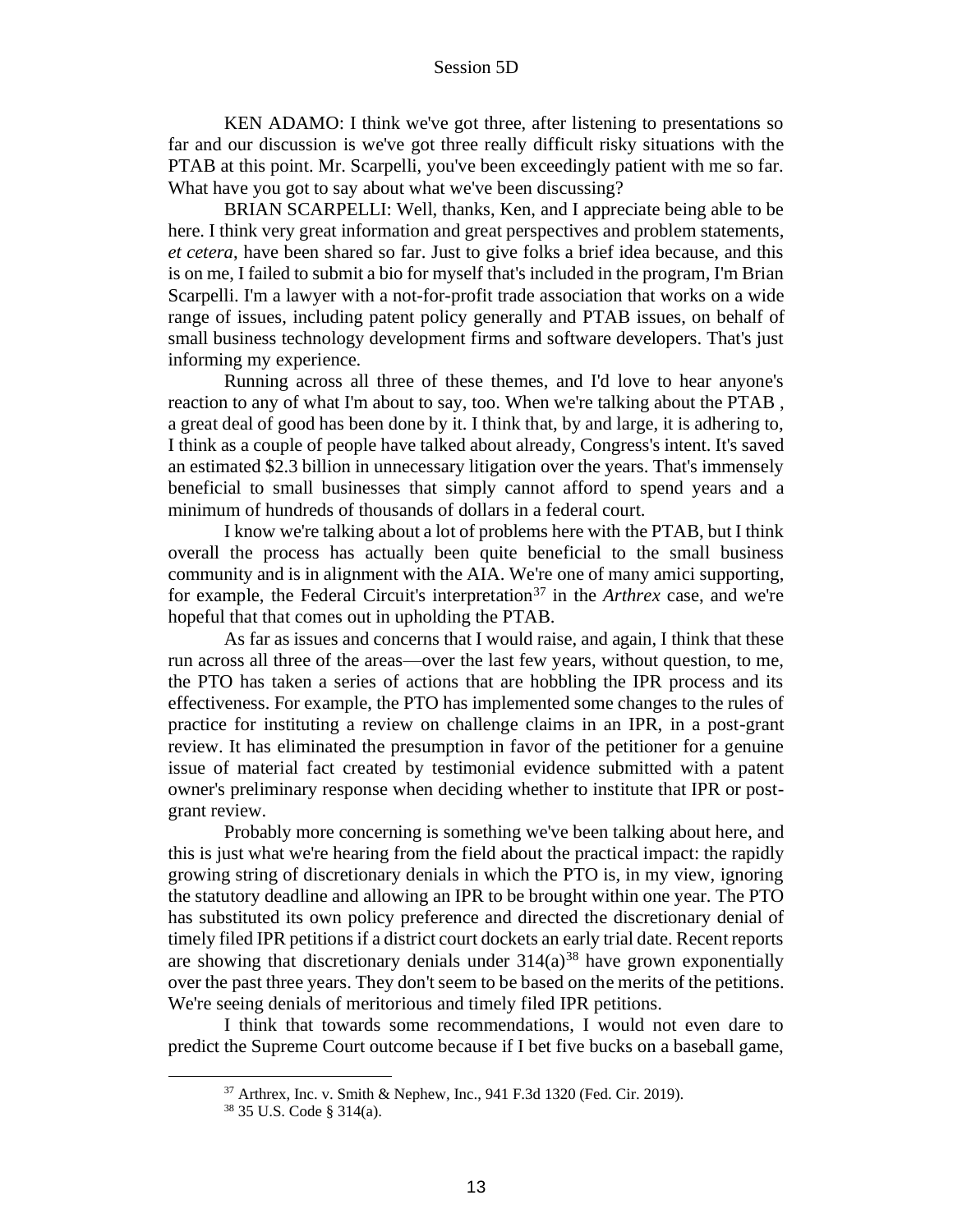I lose every time, so I wouldn't try to do that. I think a lot can be done without Congress acting because unless we're in an alternative universe I don't think we can count on Congress to act to do anything in a timely or meaningful way. If Congress takes offense to that, then I'm sorry, but you can't bank on that. You can't bank on Congress acting to revise the AIA,<sup>39</sup> for example.

Whoever comes in to be the next USPTO director, I think can take a number of very tangible and important intermediate steps to prioritize patent quality, ensure valid patents issue, protect against the issuance and enforcement of low-quality patents, and they can stem abuse of the system by augmenting the PTAB that reduce the costs and risks imposed on companies that I work with, small businesses that are deeply impacted negatively by frivolous litigation and consulting other stakeholders. Sorry, that's a number of thoughts I had that run across some of these different areas. I welcome anyone telling me I'm right, or maybe I'm wrong, but thanks a lot.

KEN ADAMO: Mr. Scarpelli, thank you. By my eye, we've got six minutes left in our slots. Here's how I'd like to allocate them. Professor Thomas, you get four of the six, and Mr. Badenoch gets one minute of the six, and Ms. Martone gets the last minute of the six. Professor Thomas.

JOHN THOMAS: Thank you, Ken. I agree that reading the tea leaves from the transcripts of oral arguments at the Supreme Court is a hazardous endeavor. I believe also that this will be an impactful decision relating to the relationship of the federal courts to the federal administrative state, and that the Supreme Court will be quite keen to maintain its own hegemony and push proceedings from agencies to the court. I don't believe this will be limited to the Patent Office. I think that depending on the wording of the opinion, it could impact, for example,  $SEC.40$  $FDA<sup>41</sup> FTC<sup>42</sup>$  any place with an internal administrative, inter partes tribunals in which a lot of them have it.

I just wish we had called them "appeals examiners" instead of "judges." I just think it would have been a little more reflective of what they're doing and what the role might be. I'm actually going to revert to you a lot of the time, Ken, but I want to bring up three quick other points. First, the PTAB has a desperate need to improve its hearing rooms which resemble the average waiting area at LaGuardia Airport and are shabby and a shame. Second, the PTAB is struggling with its internal IT systems like many patents offices around the world. It's difficult for these agencies to use off-the-shelf software. There's a culture of in-house products.

And the PTAB, end-to-end, is something right now that appears to be hampering the work of the APJs rather than advancing it. Finally, I'd ask each of you to be on the lookout. The Department of Commerce, the place where the USPTO sits, is putting out a report. You can expect it in about three months. I'm sure there'll be some keen readers among the panelists. Thanks so much for having me, Ken.

KEN ADAMO: Go ahead, George.

<sup>39</sup> Leahy-Smith America Invents Act, Pub. L. No. 112-29, 125 Stat. 284 (2011).

<sup>40</sup> United States Securities and Exchange Commission.

<sup>&</sup>lt;sup>41</sup> United States Food & Drug Administration.

<sup>42</sup> United States Federal Trade Commission.